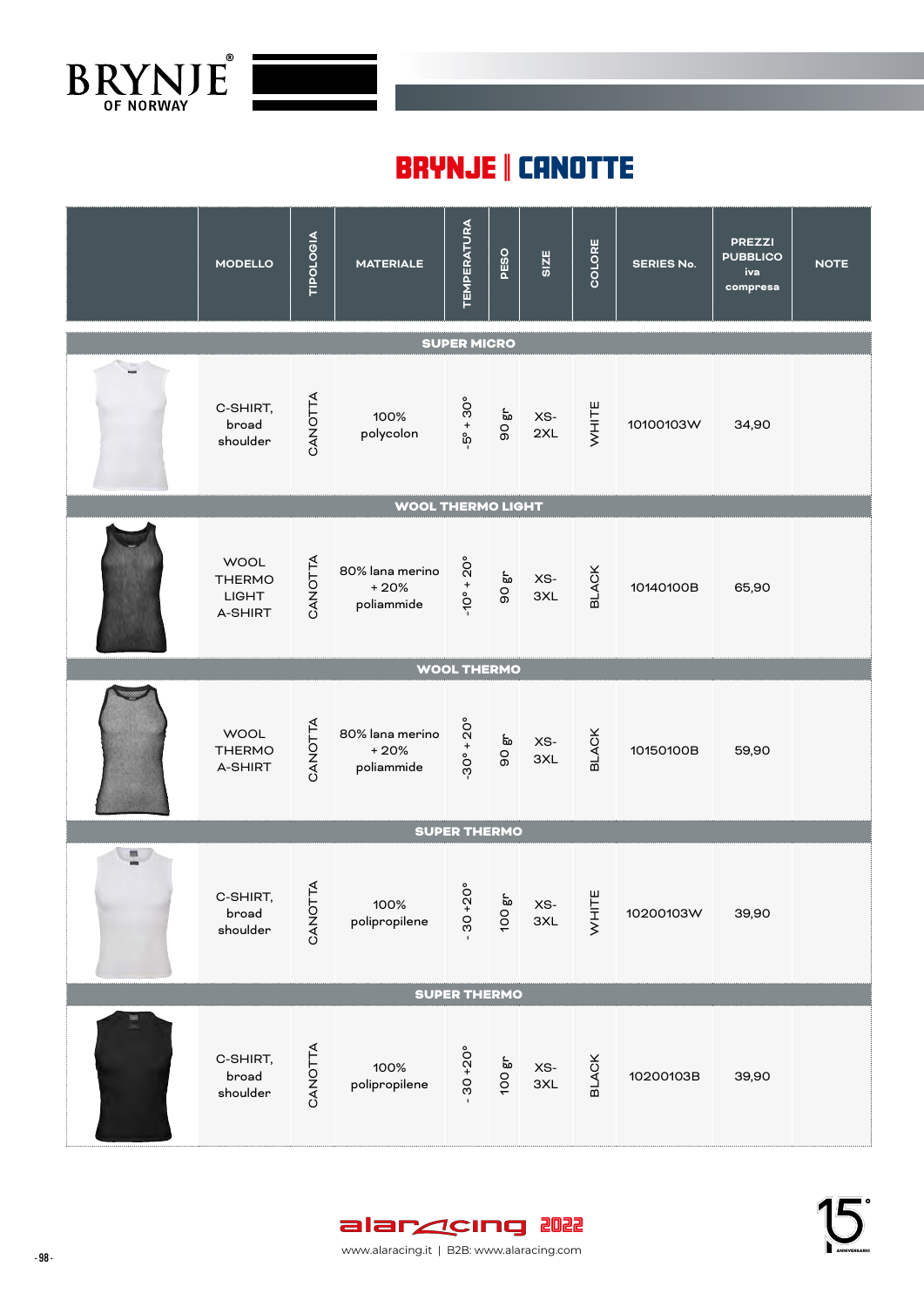

## BRYNJE | MEZZE MANICHE



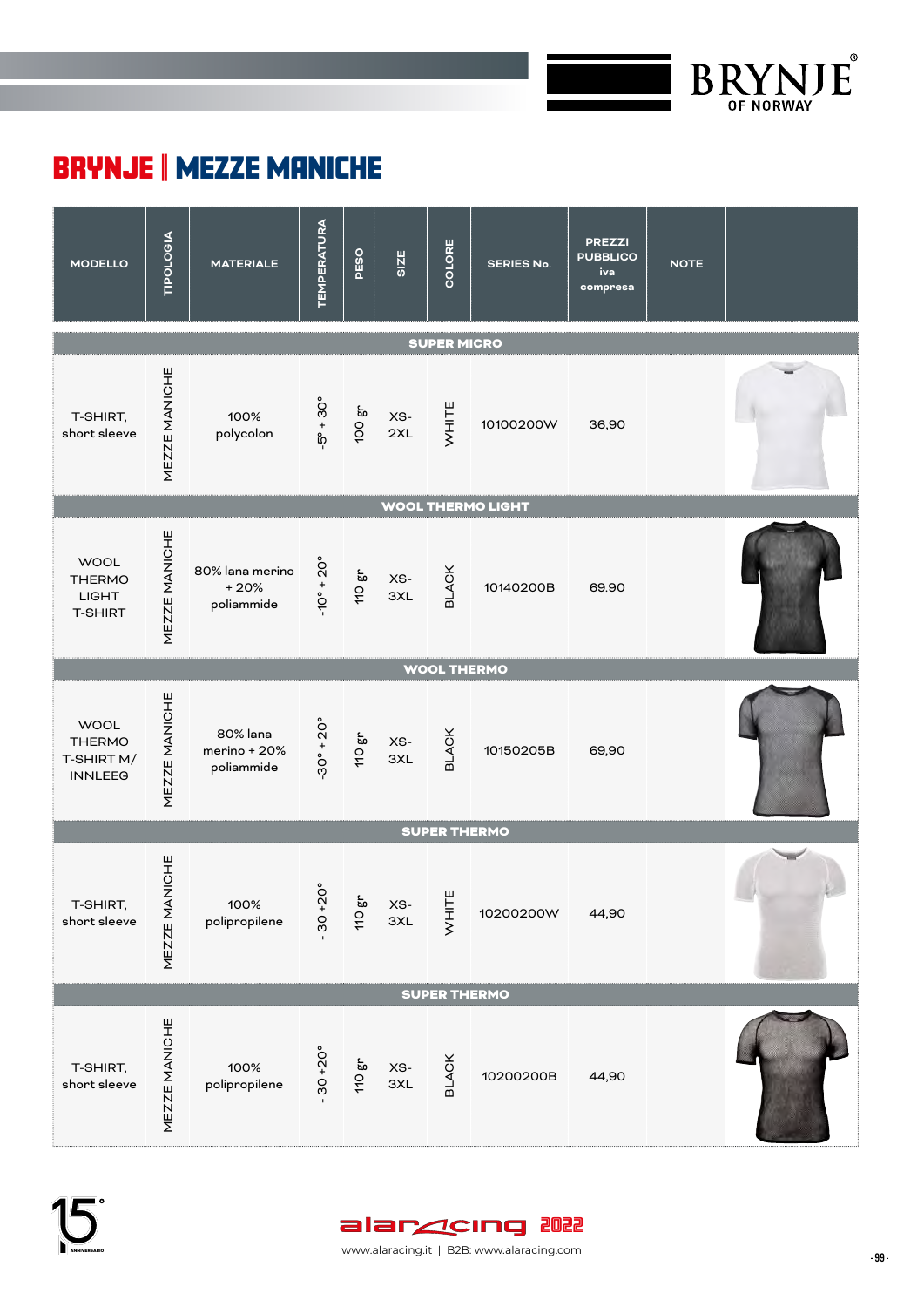

## BRYNJE | MEZZE MANICHE



# BRYNJE | MANICHE LUNGHE



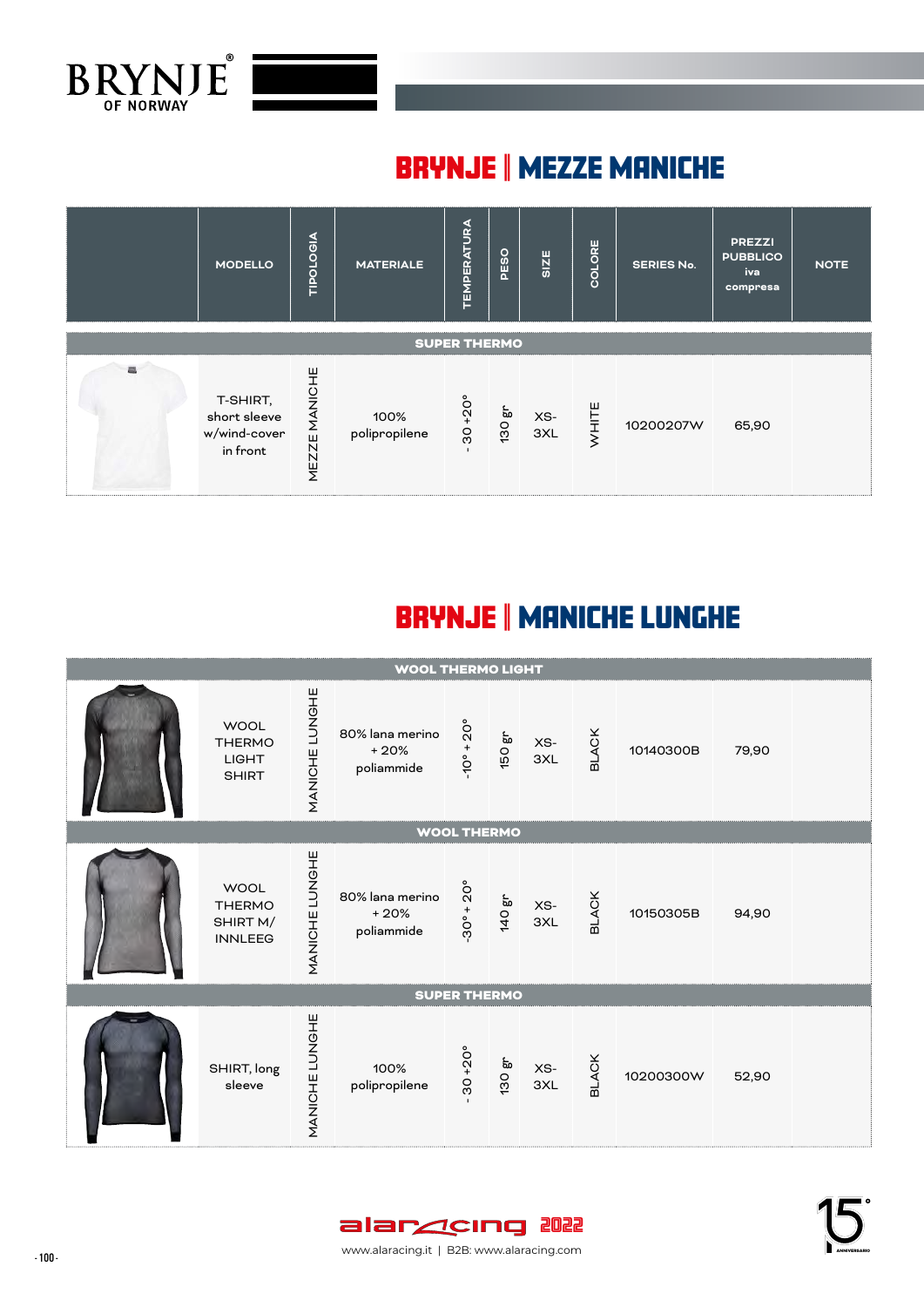

## BRYNJE | MANICHE LUNGHE



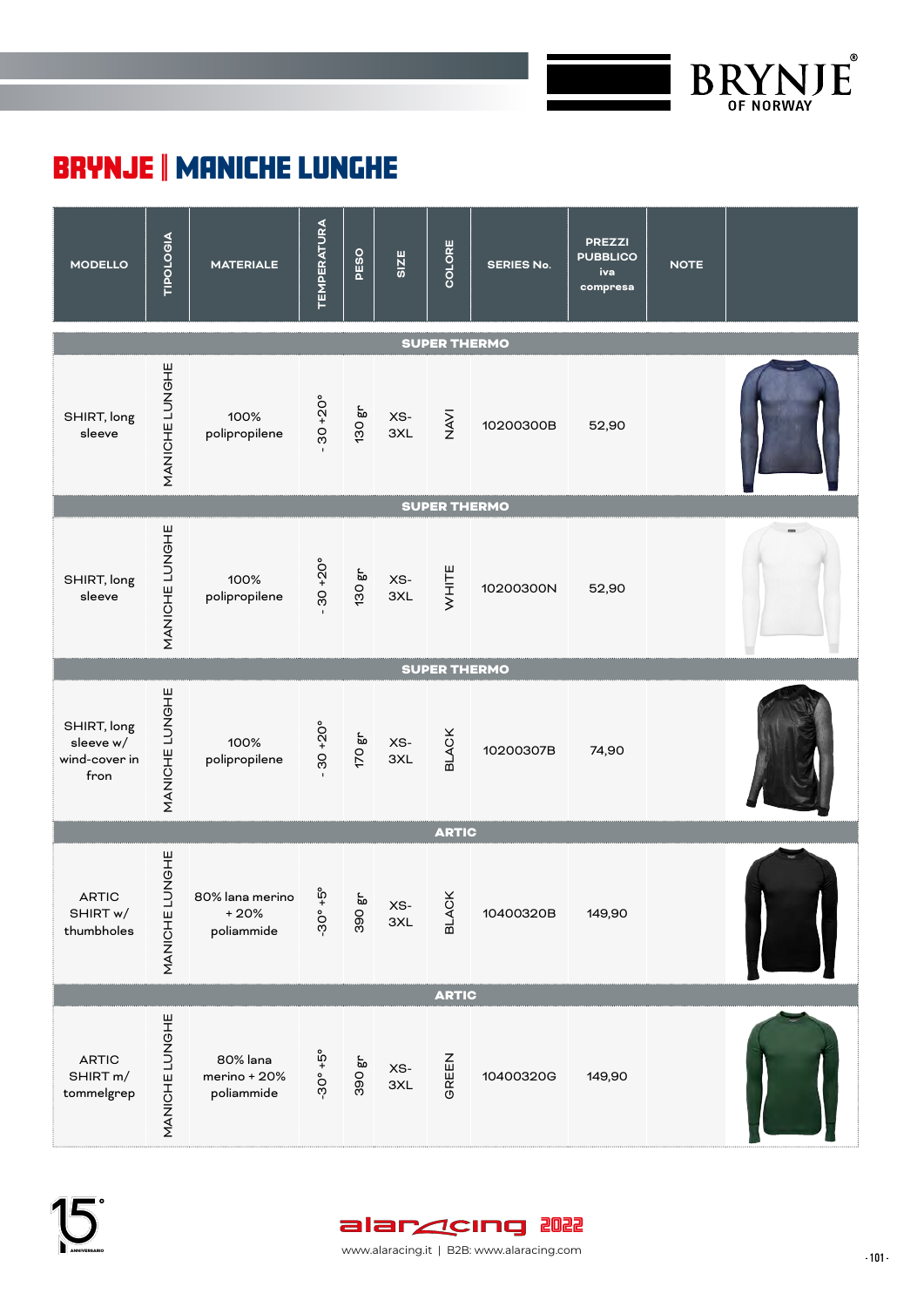

## BRYNJE | MANICHE LUNGHE



# BRYNJE | POLO & ZIP POLO

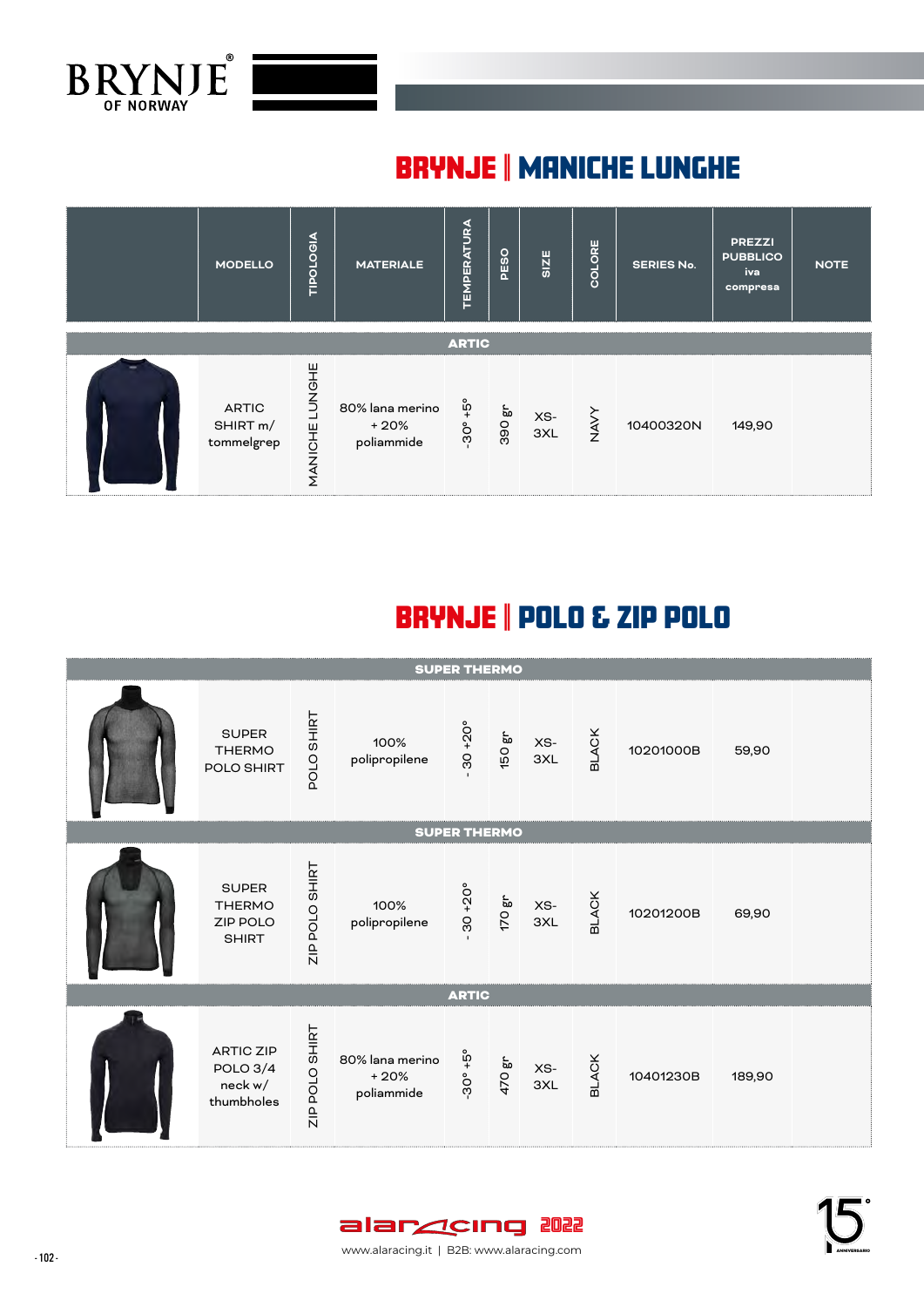

## BRYNJE | POLO & ZIP POLO



# BRYNJE | GIACCHE



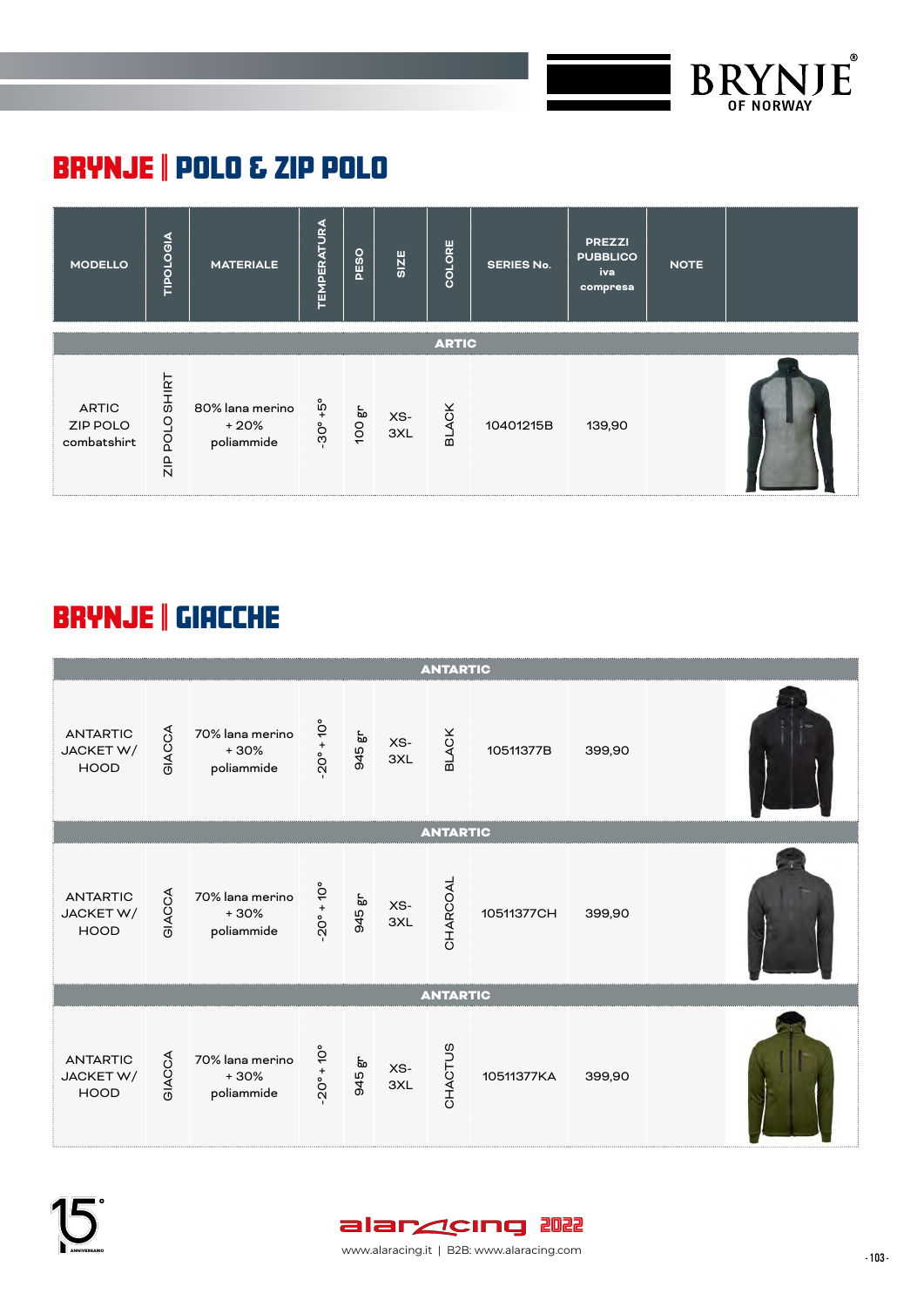

Tuta intera, collo alto, maniche lunghe con presa pollice�Gambe lunghe, zip frontale bidirezionale e apertura su fondo schiena�Questa è la versione più leggera della tuta intera Arctic, Può essere abbinata MATERIALE: 80 % Lana Merino

Tuta intera, collo alto, maniche lunghe con presa pollice�Gambe lunghe, zip frontale bidirezionale e apertura su fondo schiena�Questa è la versione più leggera della tuta intera Arctic, Può essere abbinata MATERIALE: 80 % Lana Merino

## BRYNJE | PANTALONI & ACCESSORI

|               | <b>MODELLO</b>                                          | TIPOLOGIA                       | <b>MATERIALE</b>                        | <b>TEMPERATURA</b>         | PESO                | SIZE         | COLORE                | <b>SERIES No.</b> | <b>PREZZI</b><br><b>PUBBLICO</b><br>iva<br>compresa | <b>NOTE</b> |
|---------------|---------------------------------------------------------|---------------------------------|-----------------------------------------|----------------------------|---------------------|--------------|-----------------------|-------------------|-----------------------------------------------------|-------------|
|               |                                                         |                                 |                                         | <b>SUPER THERMO</b>        |                     |              |                       |                   |                                                     |             |
|               | <b>SUPER</b><br><b>THERMO</b><br>LONGS                  | PANTALONI                       | 100%<br>polipropilene                   | $30 + 20^{\circ}$          | 130 gr              | XS-<br>3XL   | <b>BLACK</b>          | 10200400B         | 59,90                                               |             |
|               |                                                         |                                 |                                         | <b>CLASSIC WOOL</b>        |                     |              |                       |                   |                                                     |             |
|               | <b>CLASSIC</b><br><b>WOOL</b><br><b>LINERS</b><br>VANTE | ACCESSORI                       | 80% lana merino<br>$+20%$<br>poliammide | $-15^{\circ} + 15^{\circ}$ | 35 gr               | $S-L$        | <b>BLACK</b>          | 10303600B         | 30,90                                               |             |
|               |                                                         |                                 |                                         | <b>SUPER THERMO</b>        |                     |              |                       |                   |                                                     |             |
| BRYNIE        | <b>SUPER</b><br><b>THERMO</b><br><b>HEAD BAND</b>       | <b>ACCESSORI</b>                | 100%<br>polipropilene                   | $30 + 20^{\circ}$          | 30 gr               | UNICA        | <b>BLACK</b>          | 10258000B         | 29,90                                               |             |
|               |                                                         |                                 |                                         | <b>SUPER THERMO</b>        |                     |              |                       |                   |                                                     |             |
|               | <b>SUPER</b><br>THERMO<br>${\sf NECK}$                  | $\overline{a}$<br><b>ACCESS</b> | 100%<br>polipropilene                   | $30 + 20^{\circ}$          | 50 gr               | <b>UNICA</b> | $\geq$<br><b>BLAC</b> | 10254100B         | 29,90                                               |             |
|               |                                                         |                                 |                                         | <b>CLASSIC WOOL</b>        |                     |              |                       |                   |                                                     |             |
| <b>BRYNJE</b> | CLASSIC<br><b>WOOL</b><br>NECK                          | <b>ACCESSOR</b>                 | 80% lana merino<br>$+20%$<br>poliammide | $-15^{\circ} + 15^{\circ}$ | $\frac{\dot{q}}{z}$ | <b>UNICA</b> | <b>BLACK</b>          | 10309100B         | 30,90                                               |             |

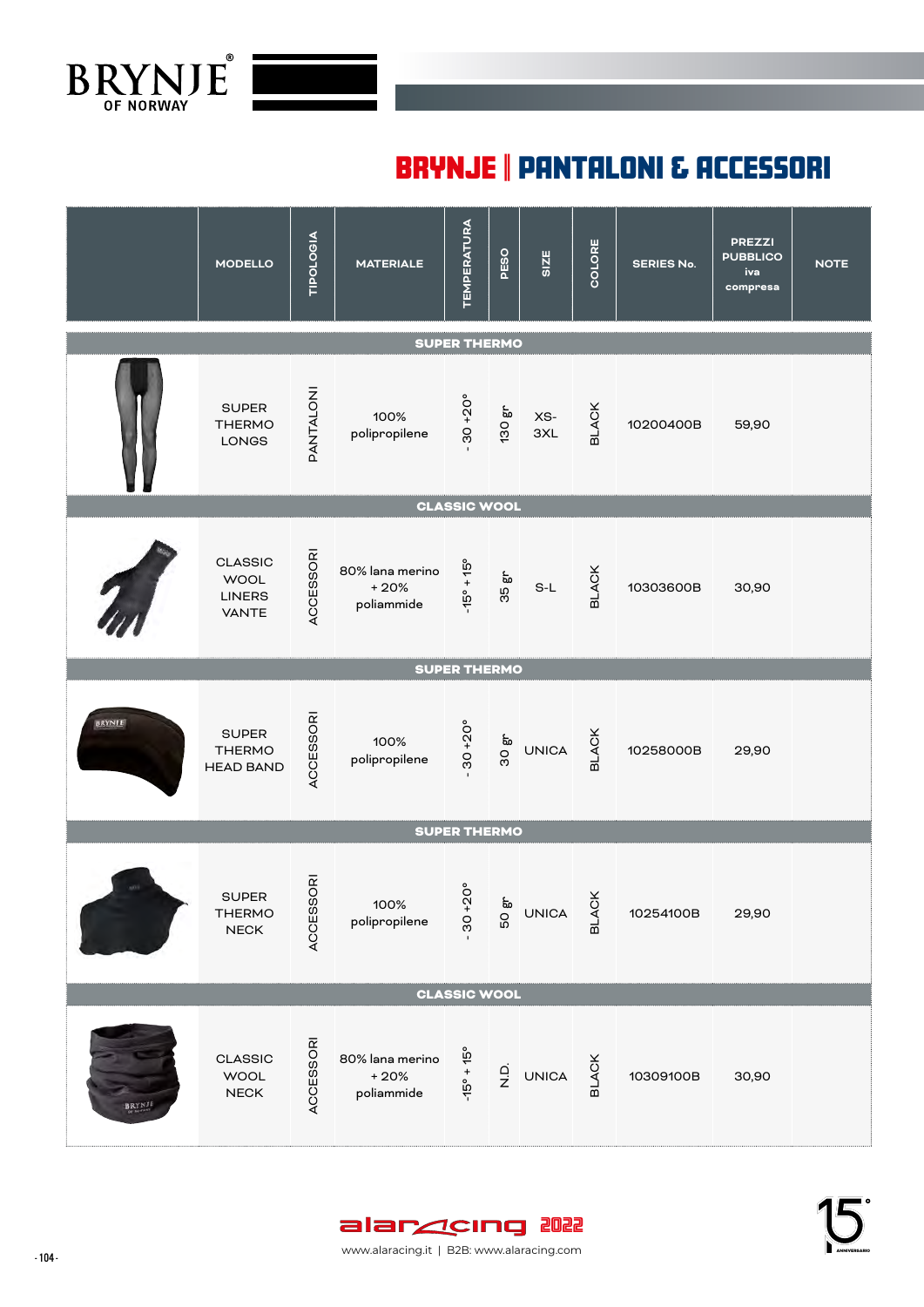

## BRYNJE | PANTALONI & ACCESSORI



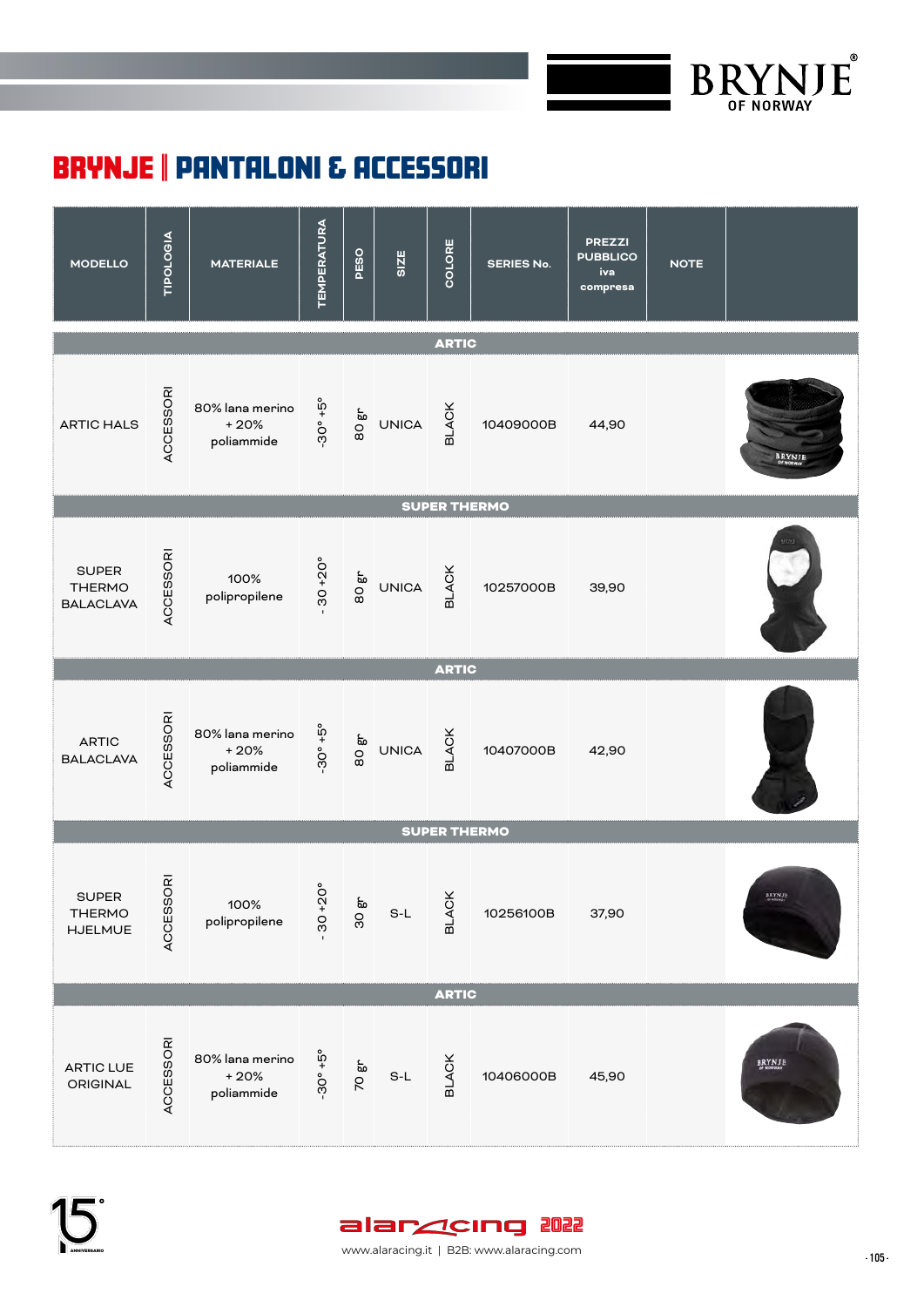

RETE INTERNA

#### BRYNJE || CALZE Calzino lungo con rete, 100% sintetico asciuga rapidamente, isola in modo ottimale�

PESO MATERIALE: 200 g/m2 (esterno) ART NR: 10255000 PREZZO: € 32,90

|                | <b>MODELLO</b>                                              | TIPOLOGIA | <b>MATERIALE</b>                                                             | <b>TEMPERATURA</b>         | PESO  | <b>SIZE</b>                                      | COLORE       | <b>SERIES No.</b> | <b>PREZZI</b><br><b>PUBBLICO</b><br>iva<br>compresa | <b>NOTE</b> |
|----------------|-------------------------------------------------------------|-----------|------------------------------------------------------------------------------|----------------------------|-------|--------------------------------------------------|--------------|-------------------|-----------------------------------------------------|-------------|
|                |                                                             |           |                                                                              | <b>SUPER ACTIVE</b>        |       |                                                  |              |                   |                                                     |             |
|                | <b>SUPER</b><br><b>ACTIVE</b><br><b>SOKS</b>                | CALZE     | 70% isolwool<br>$+25%$<br>polipropilene<br>+5% elastan                       | $-15^{\circ} + 15^{\circ}$ | 70 gr | 35-38<br>$(S)$ 39-<br>42 (M)<br>43-46<br>(L)     | <b>BLACK</b> | 30303077          | 34,90                                               |             |
|                |                                                             |           |                                                                              | <b>ACTIVE WOOL</b>         |       |                                                  |              |                   |                                                     |             |
|                | <b>ACTIVE</b><br><b>WOOL</b><br><b>SOCK</b>                 | CALZE     | 80% lana<br>merino + 14%<br>polyammide +<br>3% elastan + 3%<br>polypropilene | $-45^{\circ} + 15^{\circ}$ | 75 gr | $35 - 38$<br>$(S)$ 39-<br>42 (M)<br>43-46<br>(L) | <b>BLACK</b> | 30303078          | 39,90                                               |             |
|                |                                                             |           | <b>ACTIVE WOOL LIGHT</b>                                                     |                            |       |                                                  |              |                   |                                                     |             |
| <b>Comment</b> | <b>ACTIVE</b><br><b>WOOL</b><br><b>LIGHT</b><br><b>SOCK</b> | CALZE     | 80% lana<br>merino + 14%<br>polyammide +<br>3% elastan + 3%<br>polypropilene | $-15^{\circ} + 15^{\circ}$ | 70 gr | 35-38<br>$(S)$ 39-<br>42 (M)<br>43-46<br>(L)     | <b>BLACK</b> | 30303079          | 34,90                                               |             |

## BRYNJE | DONNA

| <b>WOMAN'S COLLECTION</b> |                                                                                                                      |                                         |                      |         |            |  |            |       |  |  |  |
|---------------------------|----------------------------------------------------------------------------------------------------------------------|-----------------------------------------|----------------------|---------|------------|--|------------|-------|--|--|--|
|                           | ш<br>$\frac{0}{Z}$<br><b>WOMANS</b><br><b>WOOL</b><br><b>THERMO</b><br>ш<br><b>LIGHT</b><br><b>T-SHIRT</b><br>N<br>ш | 80% lana merino<br>$+20%$<br>poliammide | $\tilde{\mathbf{N}}$ | ᇷ<br>99 | XS-<br>2XL |  | 10140201VI | 79,90 |  |  |  |



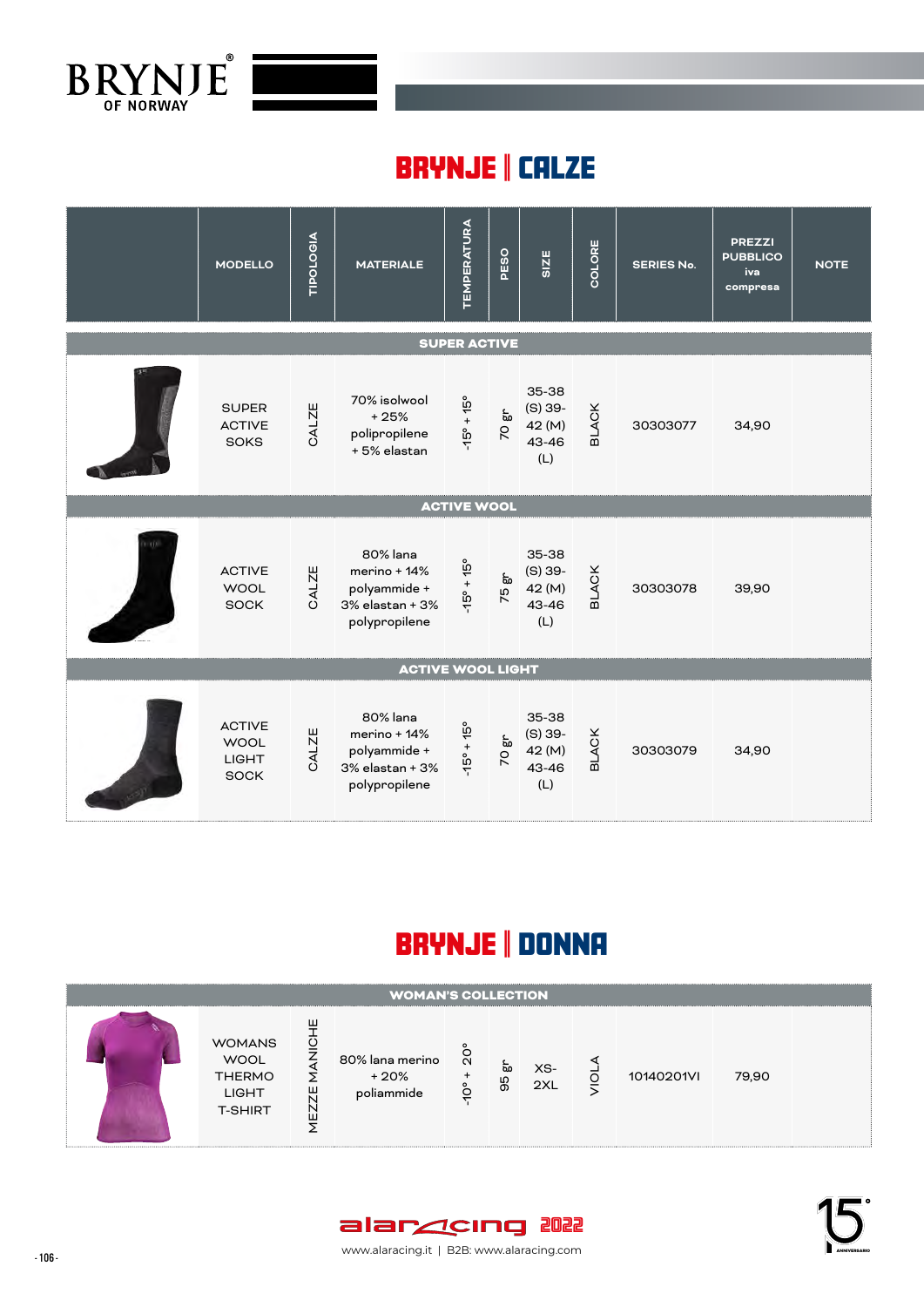

## BRYNJE | DONNA

| <b>MODELLO</b>                                                                  | <b>TIPOLOGIA</b>   | <b>MATERIALE</b>                        | <b>TEMPERATURA</b>                         | PESO     | SIZE                          | COLORE       | <b>SERIES No.</b> | <b>PREZZI</b><br><b>PUBBLICO</b><br>iva<br>compresa | <b>NOTE</b> |  |  |  |
|---------------------------------------------------------------------------------|--------------------|-----------------------------------------|--------------------------------------------|----------|-------------------------------|--------------|-------------------|-----------------------------------------------------|-------------|--|--|--|
| <b>WOMAN'S COLLECTION</b>                                                       |                    |                                         |                                            |          |                               |              |                   |                                                     |             |  |  |  |
| <b>WOMANS</b><br><b>WOOL</b><br><b>THERMO</b><br><b>LIGHT</b><br><b>T-SHIRT</b> | MEZZE MANICHE      | 80% lana merino<br>$+20%$<br>poliammide | $\rm \mathring{\Omega}^{\circ}$<br>$+$ $+$ | 50<br>95 | XS-<br>2XL                    | <b>BLACK</b> | 10140201B         | 79,90                                               |             |  |  |  |
| <b>WOMANS</b><br><b>WOOL</b><br><b>THERMO</b><br><b>LIGHT</b><br><b>SHIRT</b>   | MANICHE LUNGHE     | 80% lana merino<br>$+20%$<br>poliammide | $20^{\circ}$<br>$+ 00 +$                   | 50<br>95 | XS-<br>2XL                    | VIOLA        | 10140301VI        | 95,90                                               |             |  |  |  |
| <b>WOMANS</b><br><b>WOOL</b><br><b>THERMO</b><br><b>LIGHT</b><br><b>SHIRT</b>   | MANICHE LUNGHE     | 80% lana merino<br>$+20%$<br>poliammide | $20^{\circ}$<br>$+ 00 +$                   | έp<br>95 | XS-<br>2XL                    | <b>BLACK</b> | 10140301B         | 95,90                                               |             |  |  |  |
| <b>WOMANS</b><br><b>CLASSIC RIB</b><br>SHIRT W/<br><b>HOOD</b>                  | ANICHE LUNGHE<br>Σ | 80% lana merino<br>$+20%$<br>poliammide | $15^{\circ} + 15^{\circ}$                  | 260 gr   | $\times \mathrm{s}$<br>$-2XL$ | PESCA        | 10301271PE        | 179,90                                              |             |  |  |  |
| <b>WOMANS</b><br><b>CLASSIC RIB</b><br>SHIRT W/<br><b>HOOD</b>                  | MANICHE LUNGHE     | 80% lana merino<br>$+20%$<br>poliammide | $15^{\circ} + 15^{\circ}$                  | 260 gr   | $\times \mathrm{s}$<br>$-2XL$ | <b>VIOLA</b> | 10301271VI        | 179,90                                              |             |  |  |  |